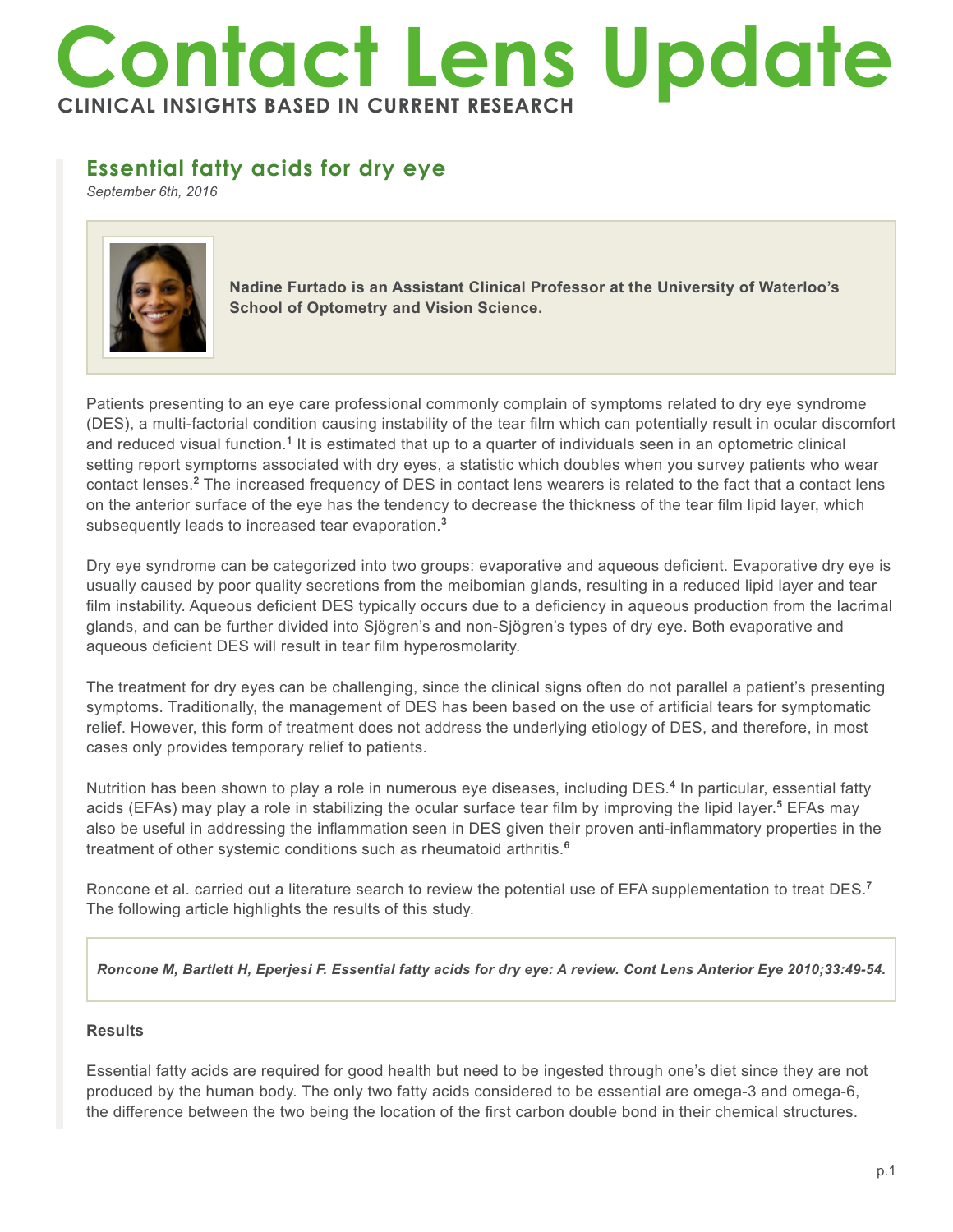Omega-6 EFAs are readily available in a western diet as they can be found in eggs, poultry, beef, commonly used oils as well as many whole-grain breads and cereals. Omega-3 EFAs are predominantly found in foods that are less frequently consumed in the diets of individuals living in developed countries, such as fish and fish oils, flaxseed and certain vegetables.

Although both omega-3 and omega-6 are considered essential, a proper balance of these EFAs is needed for optimum health. The recommended omega-3 to omega-6 EFA ratio is ideally 1:4, however, for most individuals in the western world this ratio is estimated to be much lower and closer to 1:25. This low ratio characteristic of a North American diet high in meat and processed foods means that most people are consuming higher than necessary amounts of omega-6 EFAs and have a deficiency in omega-3 EFAs.

Omega-3 EFA supplementation appears to be beneficial in the treatment of DES. Omega-3 promotes oil secretions from the meibomian glands and improves the lipid layer in the tear film, thus increasing its stability.**<sup>8</sup>** In addition, omega-3 EFAs help to decrease inflammation by preventing lacrimal gland apoptosis and the subsequent elevation in tear film osmolarity, as well as improve dry eye symptoms.**9-10** However, for omega-3 EFA supplementation to have its optimal anti-inflammatory effect the dietary intake needs to be well-balanced with the consumption omega-6 EFAs, with the ideal recommended ratio of omega-3 to omega-6 being 1:2.3.**<sup>11</sup>**

### **Conclusion**

The results of this literature review indicate that omega-3 EFAs have a potential role in the treatment of DES as they are able to address the underlying cause of this condition. Omega-3 EFAs have been shown to not only help reduce the inflammation associated with DES, but they also have the ability to increase tear production and improve the tear lipid layer, thus improving tear film stability. Recent studies have confirmed that oral omega-3 supplementation has a definite role in the treatment of DES, especially in those with associated meibomian gland dysfunction and dry eyes secondary to contact lens wear.**12-15**

#### **REFERENCES**

- 1. Report of the International Dry Eye Workshop: The definition and classification of dry eye disease. *Ocular Surface* 2007;5(2): 75-92.
- 2. Begley C, Chalmers R, Mitchell G, et al. Characterization of ocular surface symptoms from optometric practices in North America. *Cornea* 2001;20: 610-8.
- 3. Rohit A, Willcox M, Stapleton F. Tear lipid layer and contact lens comfort: a review. *Eye Contact Lens* 2013;29: 247-53.
- 4. McCusker M, Durrani K, Payette M, et al. An eye on nutrition: The role of vitamins, essential fatty acids, and antioxidants in agerelated macular degeneration, dry eye syndrome, and cataract. *Clinics in Dermatology* 2016;34: 276-85.
- 5. Macsai MS. The role of omega-3 dietary supplementation in blepharitis and meibomian gland dysfunction. *Trans Am Ophthalmol Soc*  2008;106: 336-56.
- 6. Simopoulos AP. Omega-3 fatty acids in health and disease and in growth and development. *Am J Clin Nutr* 1991;54: 438–63.
- 7. Roncone M, Bartlett H, Eperjesi F. Essential fatty acids for dry eye: A review. *Cont Lens Anterior Eye* 2010;33: 49-54.
- 8. Pinna A, Piccinini P, Carta F. Effect of oral linolein and gamma-linoleic acid on Meibomian gland dysfunction. *Cornea* 2007;26: 260-4.
- 9. Stern ME, Pflugfelder SC. Inflammation in dry eye. *The Ocular Surface* 2004;2(2): 124-30.
- 10. Milijanovic B, Trivedi K, Dana M, et al. Relation between dietary omega-3 and omega-6 fatty acids and clinically diagnosed dry eye syndrome in women. *AM J Clin Nutr* 2005;82: 887-93.
- 11. Srinivasan S, Yip C. Is there a role for nutritional supplements in dry eye? *Ann Acad* 2007;36: S45-9.
- 12. Bhargava R, Kumar P, Kumar M, et al. A randomized controlled trial of omega-3 fatty acids in dry eye syndrome. *Int J Ophthalmol*  2013;6(6):811-16.
- 13. Korb D, Blackie C, Finnemore V, Douglass T. Effect of using a combination of lid wipes, eye drops, and omega-3 supplementation on Meibomian gland functionality in patients with lipid deficient / evaporative dry eye. *Cornea* 2015;34(4):407-12.
- 14. Bhargava R, Kumar P. Oral omega-3 fatty acid treatment for dry eye in contact lens wearers. *Cornea* 2015;34(4):413-20.